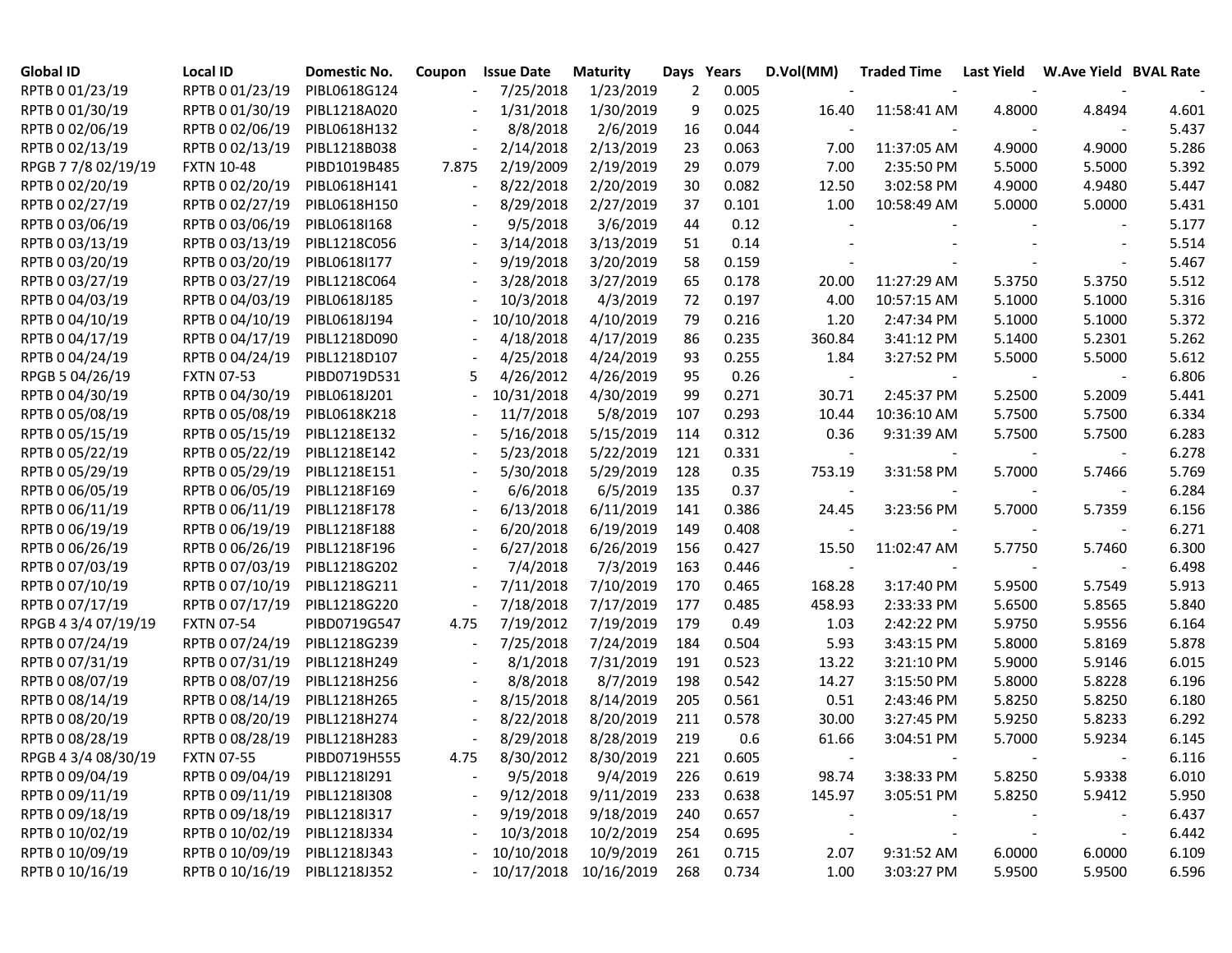| <b>Global ID</b>     | Local ID          | Domestic No. | Coupon                   | <b>Issue Date</b> | <b>Maturity</b> |     | Days Years | D.Vol(MM) | <b>Traded Time</b> | <b>Last Yield</b> | <b>W.Ave Yield BVAL Rate</b> |       |
|----------------------|-------------------|--------------|--------------------------|-------------------|-----------------|-----|------------|-----------|--------------------|-------------------|------------------------------|-------|
| RPTB 0 10/23/19      | RPTB 0 10/23/19   | PIBL1218J361 | $\overline{\phantom{a}}$ | 10/24/2018        | 10/23/2019      | 275 | 0.753      | 101.00    | 11:57:31 AM        | 5.8750            | 5.8743                       | 6.000 |
| RPTB 0 10/30/19      | RPTB 0 10/30/19   | PIBL1218J370 |                          | 10/31/2018        | 10/30/2019      | 282 | 0.772      | 27.40     | 2:59:42 PM         | 5.8550            | 5.8881                       | 6.293 |
| RPTB 0 11/06/19      | RPTB 0 11/06/19   | PIBL1218K387 |                          | 11/7/2018         | 11/6/2019       | 289 | 0.791      | 146.53    | 3:43:56 PM         | 5.9000            | 5.9409                       | 5.957 |
| RPTB 0 11/13/19      | RPTB 0 11/13/19   | PIBL1218K396 |                          | 11/14/2018        | 11/13/2019      | 296 | 0.81       | 3.04      | 2:40:06 PM         | 5.8500            | 5.8566                       | 6.167 |
| RPTB 0 11/20/19      | RPTB 0 11/20/19   | PIBL1218K403 |                          | 11/21/2018        | 11/20/2019      | 303 | 0.83       | 1716.79   | 3:57:03 PM         | 5.9200            | 5.9666                       | 5.967 |
| RPGB 37/8 11/22/19   | <b>FXTN 07-56</b> | PIBD0719K560 | 3.875                    | 11/22/2012        | 11/22/2019      | 305 | 0.835      | 2321.57   | 3:41:09 PM         | 6.0200            | 6.0015                       | 5.997 |
| RPTB 0 11/27/19      | RPTB 0 11/27/19   | PIBL1218K412 |                          | 11/28/2018        | 11/27/2019      | 310 | 0.849      |           |                    |                   |                              | 6.152 |
| RPTB 0 12/04/19      | RPTB 0 12/04/19   | PIBL1218L420 |                          | 12/5/2018         | 12/4/2019       | 317 | 0.868      | 139.64    | 3:37:33 PM         | 5.9250            | 5.9245                       | 5.925 |
| RPTB 0 12/11/19      | RPTB 0 12/11/19   | PIBL1218L439 |                          | 12/12/2018        | 12/11/2019      | 324 | 0.887      | 5.96      | 3:00:48 PM         | 5.9000            | 5.9182                       | 6.240 |
| RPTB 0 01/08/20      | RPTB 0 01/08/20   | PIBL1219A019 |                          | 1/9/2019          | 1/8/2020        | 352 | 0.964      | 17.99     | 3:11:47 PM         | 5.9000            | 5.9241                       | 6.207 |
| RPGB 3 3/8 01/12/20  | <b>FXTN 03-22</b> | PIBD0320A229 | 3.375                    | 1/12/2017         | 1/12/2020       | 356 | 0.975      | 120.02    | 2:39:46 PM         | 6.0000            | 6.0000                       | 6.048 |
| RPTB 0 01/15/20      | RPTB 0 01/15/20   | PIBL1219A028 |                          | 1/16/2019         | 1/15/2020       | 359 | 0.983      | 21.22     | 3:04:55 PM         | 5.8750            | 5.9077                       | 6.167 |
| RPGB 7 3/4 02/18/20  | <b>FXTN 10-50</b> | PIBD1020B508 | 7.75                     | 2/18/2010         | 2/18/2020       | 393 | 1.076      |           |                    |                   |                              | 6.206 |
| RPGB 4 1/4 04/11/20  | RTB 03-08         | PIID0320D087 | 4.25                     | 4/11/2017         | 4/11/2020       | 446 | 1.221      | 247.71    | 3:42:28 PM         | 6.2000            | 6.0482                       | 6.054 |
| RPGB 7 1/4 08/19/20  | RTB 10-01         | PIID1020H015 | 7.25                     | 8/19/2010         | 8/19/2020       | 576 | 1.577      |           |                    |                   |                              | 6.191 |
| RPGB 3 3/8 08/20/20  | <b>FXTN 05-73</b> | PIBD0520H735 | 3.375                    | 8/20/2015         | 8/20/2020       | 577 | 1.58       | 21.12     | 3:32:53 PM         | 6.1250            | 6.1680                       | 6.168 |
| RPGB 6 1/8 09/16/20  | <b>FXTN 10-51</b> | PIBD1020I510 | 6.125                    | 9/16/2010         | 9/16/2020       | 604 | 1.654      |           |                    |                   |                              | 6.284 |
| RPGB 5 7/8 12/16/20  | <b>FXTN 10-52</b> | PIBD1020L525 | 5.875                    | 12/16/2010        | 12/16/2020      | 695 | 1.903      |           |                    |                   |                              | 6.452 |
| RPGB 4 1/4 01/25/21  | <b>FXTN 03-23</b> | PIBD0321A236 | 4.25                     | 1/25/2018         | 1/25/2021       | 735 | 2.012      |           |                    |                   |                              | 6.193 |
| RPGB 7 3/8 03/03/21  | RTB 10-02         | PIID1021C027 | 7.375                    | 3/3/2011          | 3/3/2021        | 772 | 2.114      |           |                    |                   |                              | 6.079 |
| RPGB 3 1/2 03/20/21  | <b>FXTN 07-57</b> | PIBD0721C574 | 3.5                      | 3/20/2014         | 3/20/2021       | 789 | 2.16       | 4.92      | 2:48:59 PM         | 6.1300            | 6.1016                       | 6.175 |
| RPGB 6 1/2 04/28/21  | <b>FXTN 10-53</b> | PIBD1021D531 | 6.5                      | 4/28/2011         | 4/28/2021       | 828 | 2.267      |           |                    |                   |                              | 6.734 |
| RPGB 4 7/8 06/13/21  | RTB 03-09         | PIID0321F092 | 4.875                    | 6/13/2018         | 6/13/2021       | 874 | 2.393      | 277.03    | 3:32:01 PM         | 6.1000            | 6.1000                       | 6.100 |
| RPGB 5 3/4 10/20/21  | RTB 10-03         | PIID1021J039 | 5.75                     | 10/20/2011        | 10/20/2021 1003 |     | 2.746      |           |                    |                   |                              | 6.174 |
| RPGB 5 3/4 11/24/21  | <b>FXTN 10-55</b> | PIBD1021K551 | 5.75                     | 11/24/2011        | 11/24/2021 1038 |     | 2.842      |           |                    |                   |                              | 6.332 |
| RPGB 63/8 01/19/22   | <b>FXTN 10-54</b> | PIBD1022G545 | 6.375                    | 7/19/2011         | 1/19/2022 1094  |     | 2.995      | 35.08     | 11:40:55 AM        | 6.1700            | 6.1700                       | 6.632 |
| RPGB 4 01/26/22      | <b>FXTN 05-74</b> | PIBD0522A747 | 4                        | 1/26/2017         | 1/26/2022 1101  |     | 3.014      | 0.15      | 2:41:49 PM         | 6.1800            | 6.1800                       | 6.257 |
| RPGB 15 03/14/22     | <b>FXTN 20-02</b> | PIBD2022C021 | 15                       | 3/14/2002         | 3/14/2022 1148  |     | 3.143      |           |                    |                   |                              | 5.753 |
| RPGB 4 7/8 08/02/22  | <b>FXTN 10-56</b> | PIBD1022H562 | 4.875                    | 8/2/2012          | 8/2/2022 1289   |     | 3.529      |           |                    |                   |                              | 6.551 |
| RPGB 4 3/4 09/13/22  | <b>FXTN 10-57</b> | PIBD1022I570 | 4.75                     | 9/13/2012         | 9/13/2022 1331  |     | 3.644      |           |                    |                   |                              | 6.463 |
| RPGB 12 3/4 10/17/22 | <b>FXTN 20-03</b> | PIBD2022J033 | 12.75                    | 10/17/2002        | 10/17/2022 1365 |     | 3.737      |           |                    |                   |                              | 6.370 |
| RPGB 4 5/8 12/04/22  | RTB 05-11         | PIID0522L114 | 4.625                    | 12/4/2017         | 12/4/2022 1413  |     | 3.869      | 15.75     | 3:45:34 PM         | 6.2500            | 6.1894                       | 6.199 |
| RPGB 4 12/06/22      | <b>FXTN 10-58</b> | PIBD1022L585 | 4                        | 12/6/2012         | 12/6/2022 1415  |     | 3.874      |           |                    |                   |                              | 6.358 |
| RPGB 13 02/20/23     | <b>FXTN 20-04</b> | PIBD2023B048 | 13                       | 2/20/2003         | 2/20/2023 1491  |     | 4.082      |           |                    |                   |                              | 6.380 |
| RPGB 5 1/2 03/08/23  | <b>FXTN 05-75</b> | PIBD0523C752 | 5.5                      | 3/8/2018          | 3/8/2023 1507   |     | 4.126      | 2450.75   | 3:32:21 PM         | 6.2500            | 6.2265                       | 6.231 |
| RPGB 3 1/2 04/21/23  | <b>FXTN 07-58</b> | PIBD0723D588 | 3.5                      | 4/21/2016         | 4/21/2023 1551  |     | 4.246      | 50.00     | 11:21:26 AM        | 6.2500            | 6.2500                       | 6.241 |
| RPGB 11 7/8 05/29/23 | <b>FXTN 20-05</b> | PIBD2023E054 | 11.875                   | 5/29/2003         | 5/29/2023 1589  |     | 4.35       |           |                    |                   |                              | 6.384 |
| RPGB 3 1/4 08/15/23  | RTB 10-04         | PIID1023H046 | 3.25                     | 8/15/2013         | 8/15/2023 1667  |     | 4.564      | 4.12      | 3:46:38 PM         | 6.6000            | 6.3568                       | 6.356 |
| RPGB 11 3/8 10/23/23 | <b>FXTN 20-06</b> | PIBD2023J068 | 11.375                   | 10/23/2003        | 10/23/2023 1736 |     | 4.753      |           |                    |                   |                              | 6.402 |
| RPGB 4 1/2 04/20/24  | <b>FXTN 07-59</b> | PIBD0724D595 | 4.5                      | 4/20/2017         | 4/20/2024 1916  |     | 5.246      |           |                    |                   | $\qquad \qquad \blacksquare$ | 6.360 |
| RPGB 12 3/8 06/03/24 | <b>FXTN 20-07</b> | PIBD2024F075 | 12.375                   | 6/3/2004          | 6/3/2024 1960   |     | 5.366      |           |                    |                   |                              | 6.326 |
| RPGB 12 7/8 08/05/24 | <b>FXTN 20-08</b> | PIBD2024H086 | 12.875                   | 8/5/2004          | 8/5/2024 2023   |     | 5.539      |           |                    |                   |                              | 6.429 |